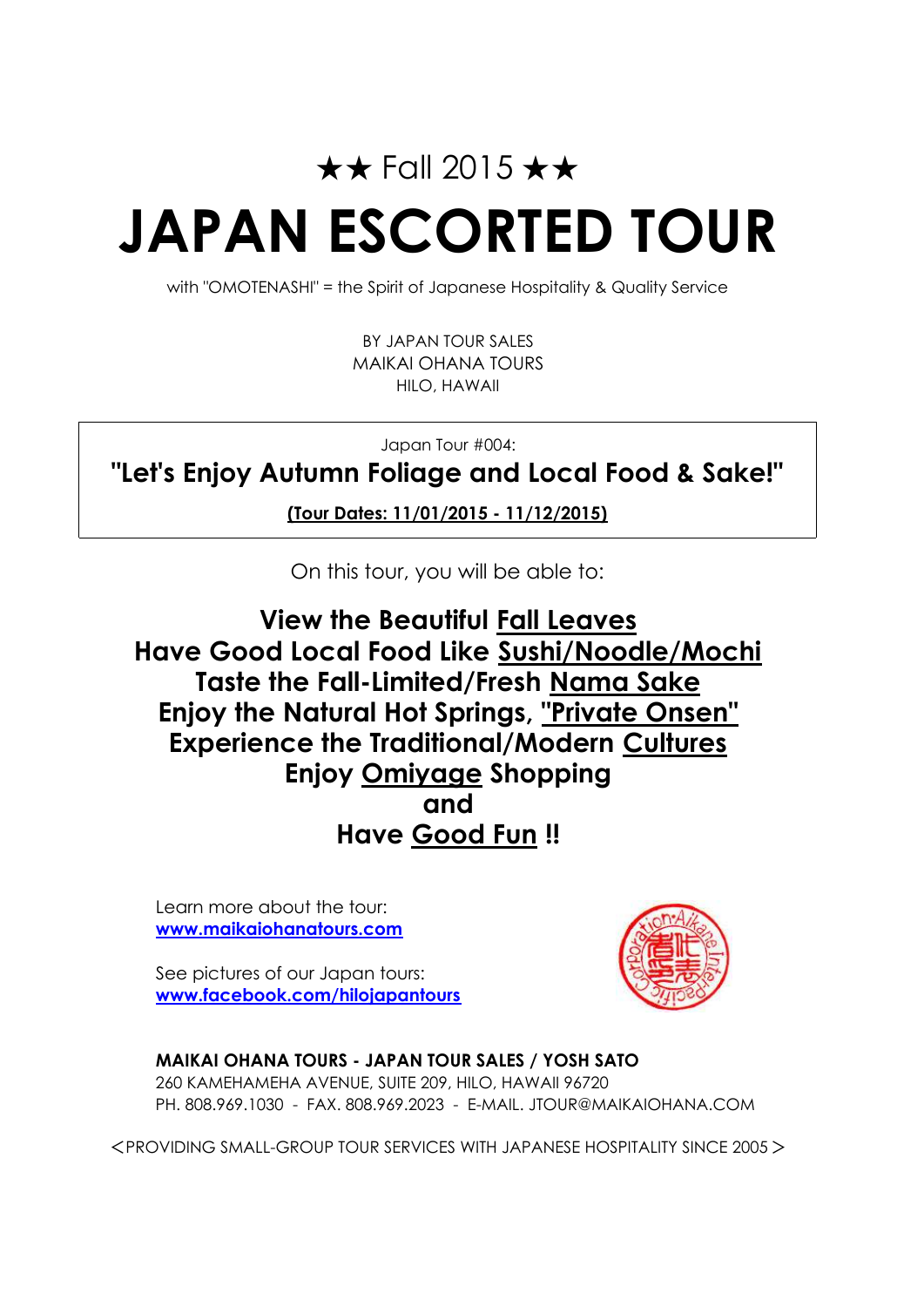Exclusive Japan Escorted Tour from Hawaii with Japanese Hospitality (Japan Tour #004)

### *"Let's Enjoy Japan's Autumn Foliage and Local Food & Sake!!"*

Tour Highlights:

- ◆ *Witness the brightest colors of fall leaves in the beautiful Kurobe Gorge!*
- ◆ *Enjoy the Japan's best season for food and taste the freshest Fall-limited nama sake!*
- ◆ *Sit back and relax in private Onsen, the natural hot springs, with great mountain view!*
- ◆ *Travel with Japan locals and enjoy it all local style!*
- ◆ *Experience the traditional & modern cultures of Japan!*
- ◆ *Slow-paced & small group escorted tour with lots of free times/days!*

Tour Dates (Hawaii Time):

## **< 12 Days/10 Nights > 11/01/2015 - 11/12/2015**

*(3 nights in Tokyo - 2 nights in Toyama - 2 nights in Takayama - 3 nights in Osaka)* \*Wanna go earlier? or stay longer? No problem! We can arrange your hotel in Japan! (for free)

Tour Destinations:

■ **TOKYO** ■ **Tsukiji Fish Market (inside & outside) - Ueno Town (Ameya Yokocho Shopping Streets - Ueno Park - Ueno Zoo - Tokyo National Museum) - Asakusa Town (Sensoji Temple - Nakamise Shopping Streets) - Tokyo Skytree - Solamachi Shopping Mall - Tokyo Station Shopping Mall**

■ **KANAZAWA** ■ **Ohmicho Market - Kenroku-en Japanese Garden - Higashi-chaya**

- ■ **TOYAMA** ■ **Kurobe Gorge & Mini Train Ride**
- ■ **TAKAYAMA** ■ **Old Sammachi Town Local Sake Breweries Private Onsen**
- **NAGOYA Nagoya Station Underground Shopping Streets**
- ■ **OSAKA** ■ **Dotonbori Namba & Choose Your Destination!**
- ■ **KYOTO** ■ **Fushimi Inari Shrine Nishiki Market & Choose Your Destination!**
- **HIROSHIMA** Miyajima Island & Choose Your Destination!

\*See the map attached on the last page for more details & what you can experience on this **& MORE...**

Tour Prices (Land Tour Only):

| <b>Double &amp; Triple Adult Occupancy</b> | <b>Single Adult Occupancy</b>                                                |                  |
|--------------------------------------------|------------------------------------------------------------------------------|------------------|
| $$1,890.00$ per person + tax               | S2,090.00                                                                    | per person + tax |
|                                            | *For child occupancy or any other pricing questions, please inquire with us. |                  |
|                                            | *Japan Rail Pass (1-week ordinary) included - travel freely in Japan!!       |                  |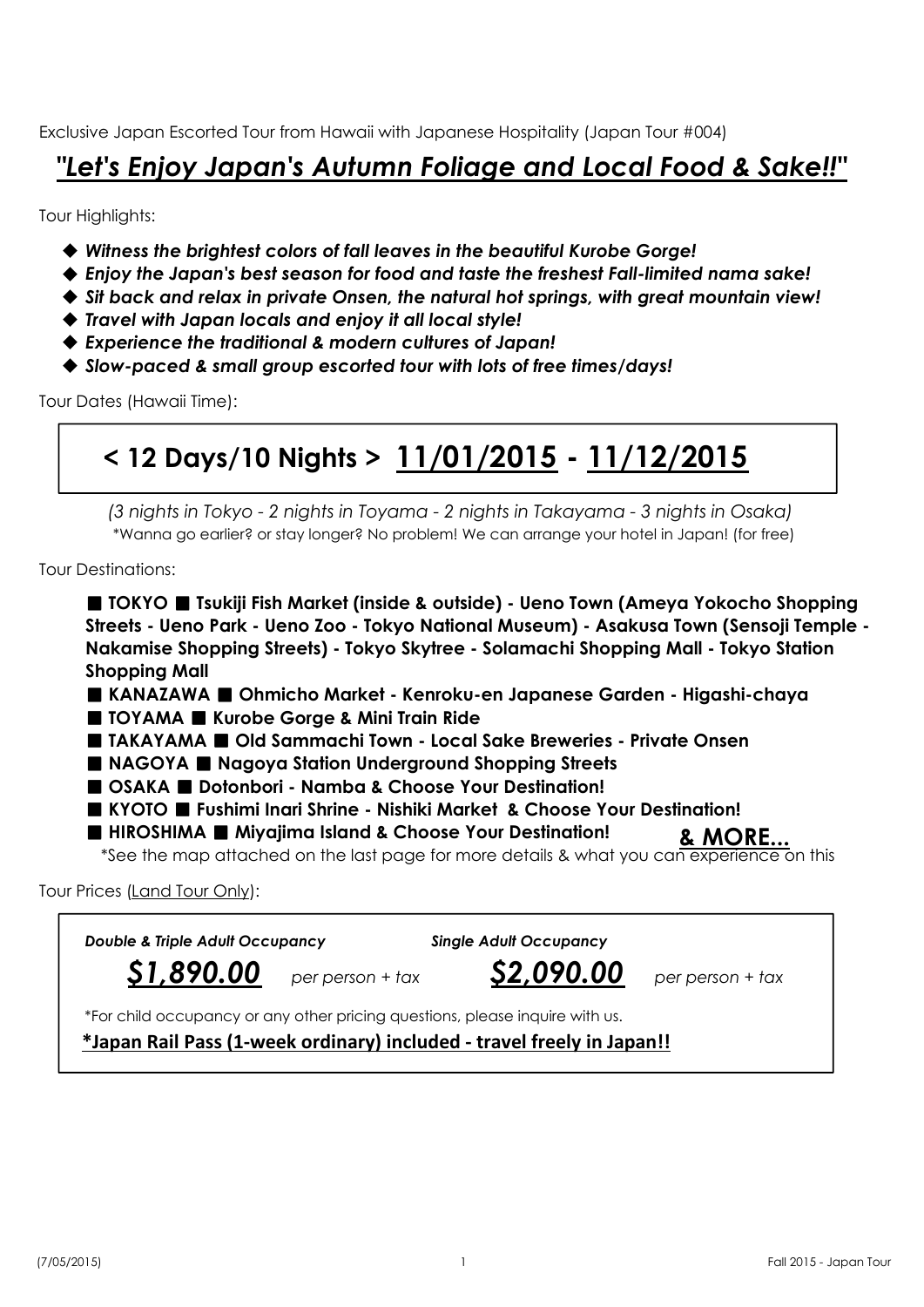#### < Inclusions >

\*10-night budget or business-type hotel accommodations with 4 breakfast (1 breakfast at each hotel location) - please note that Japanese hotel rooms are small in general. A list of hotels will be provided to you at least 2 weeks before the tour departure.

\*Full-time services (tour guiding, escorting & interpreting) provided by English/Japanese speaking guide(s) from the beginning to the end of the tour in Japan

\*All transportation fees in Japan: 11/2 airport limousine bus ticket(s), pre-paid JR SUICA card (3,500 + 500 yen deposit) to cover train fares on the tour days and does not cover any on your free times/days, 11/5 7-day Japan rail pass (ordinary class), 11/6 Kurobe train fares, 11/12 airport limousine bus ticket

\*Admission fee (11/5 Kenroku-en Japanese Garden)

\*2 luggage transfers per person from hotel to hotel or Kansai Airport (by Kuroneko delivery company)

#### < Exclusions >

| *Incidental hotel charges such as room            |
|---------------------------------------------------|
| service, laundry service, phone calls, etc.       |
| *Wi-Fi rental fee for smart phones                |
| *Personal expenses (food, omiyage, etc.)          |
| *All other transportation fees on free times/days |
|                                                   |

Tour Itinerary (Tentative):

 $\overline{r}$ 

| <day 1=""> HAWAII 11/1</day> | Depart from Honolulu, Hawaii                                                                                                               |
|------------------------------|--------------------------------------------------------------------------------------------------------------------------------------------|
|                              | Pass the International Date Line on the way                                                                                                |
| $<$ Day 2 > TOKYO 11/2       | $\leftrightarrow$ ARRIVAL DAY $\leftrightarrow$                                                                                            |
|                              | Arrive in Tokyo, Japan (Haneda or Narita Airport)                                                                                          |
|                              | Transfer to hotel by airport limousine bus                                                                                                 |
|                              | Check-in at hotel in Tokyo                                                                                                                 |
|                              | <day 3=""> TOKYO 11/3 ◆◆ FREE-DAY ◆◆</day>                                                                                                 |
|                              | Buffet breakfast at the hotel restaurant (included)                                                                                        |
|                              | Travel on your own or                                                                                                                      |
|                              | join us for a half-a-day trip to the old Edo town in Asakusa & Tokyo Skytree                                                               |
| <day 4=""> TOKYO 11/4</day>  | $\leftrightarrow$ 1-DAY TRIP $\leftrightarrow$                                                                                             |
|                              | Tsukiji Fish Market (inside and outside)                                                                                                   |
|                              | Ueno Town (Ameya Yokocho Shopping Streets, Ueno Park, Ueno Zoo,<br>Tokyo National Museum, etc.) - Tokyo Station Shopping Center            |
| $<$ Day 5 $>$                | 11/5 $\leftrightarrow$ TRANSFER DAY $\leftrightarrow$                                                                                      |
| KANAZAWA                     | Check-out at hotel In Tokyo                                                                                                                |
|                              | Transfer from Tokyo Sta. to Kanazawa Sta. by Hokuriku Shinkansen (newest<br>bullet train)                                                  |
|                              | Kanazawa Town (sushi lunch at Ohmicho market, Kenroku-en Japanese<br>Garden, Higashi chaya, Omiyage shopping & dinner at Kanazawa Station) |
| <b>TOYAMA</b>                | Transfer from Kanazawa Sta. to Toyama Sta. by bullet train                                                                                 |
|                              | Check-in at hotel in Toyama                                                                                                                |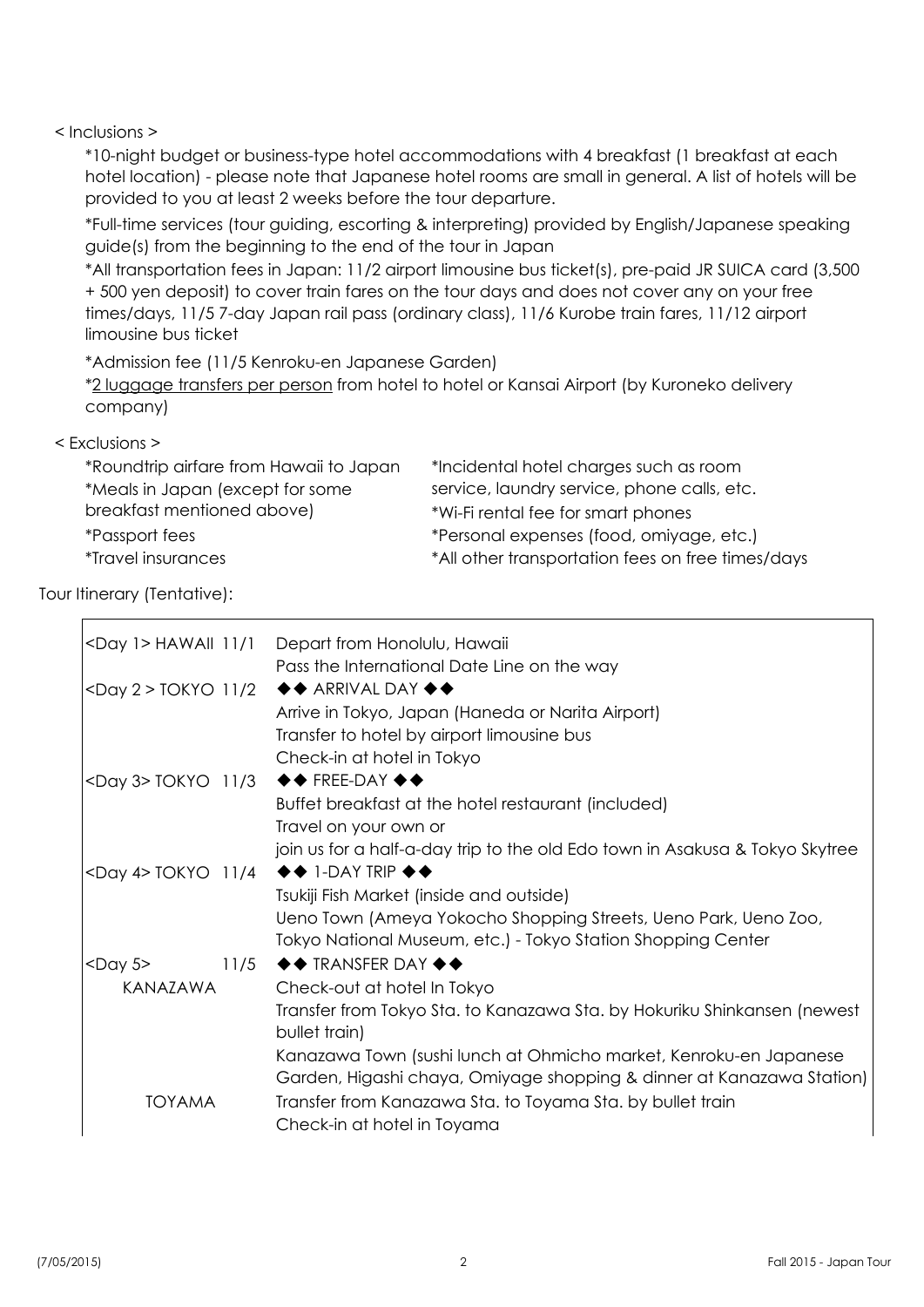| $<$ Day 6><br>11/6                           | $\leftrightarrow$ 1-DAY TRIP $\leftrightarrow$                                                                     |
|----------------------------------------------|--------------------------------------------------------------------------------------------------------------------|
| <b>TOYAMA</b>                                | Light breakfast at the hotel (included)<br>Transfer from Toyama Sta. to Kurobe Unatsuki Onsen Sta. by bullet train |
|                                              | Kurobe Gorge to see the autumn foliage by gorge mini train                                                         |
| <day 7=""><br/>11/7</day>                    | $\blacklozenge\blacklozenge$ TRANSFER DAY $\blacklozenge\blacklozenge$                                             |
| <b>TOYAMA</b>                                | Light breakfast at the hotel (included)                                                                            |
|                                              | Omiyage shopping at Toyama Sta.                                                                                    |
| <b>TAKAYAMA</b>                              | Transfer from Toyama Sta. to Takayama Sta. by Limited Express train<br>Check-in at hotel in Takayama               |
|                                              | Free-time after check-in                                                                                           |
| $<$ Day 8><br>11/8                           | $\blacklozenge\blacklozenge$ FREE-DAY $\blacklozenge\blacklozenge$                                                 |
| <b>TAKAYAMA</b>                              | Buffet breakfast at the hotel restaurant (included)                                                                |
|                                              | Enjoy holoholo in the old samurai town of Takayama and private onsen!!<br>join us for mini Sake tasting tour!!     |
| $<$ Day 9><br>11/9                           | $\blacklozenge\blacklozenge$ TRANSFER DAY $\blacklozenge\blacklozenge$                                             |
| <b>TAKAYAMA</b>                              | Buffet breakfast at the hotel restaurant (included)                                                                |
|                                              | Transfer from Takayama Sta. to Nagoya Sta. by Limited Express train,                                               |
| <b>NAGOYA</b>                                | Enjoy Nagoya local food & shopping at Nagoya Sta.                                                                  |
| <b>OSAKA</b>                                 | Transfer to Shin-Osaka sta. by bullet train                                                                        |
|                                              | Check-in at hotel in Osaka                                                                                         |
|                                              | Night holoholo tour in Dotonbori                                                                                   |
| <day 10=""> OSAKA 11/10 ◆◆ FREE-DAY ◆◆</day> |                                                                                                                    |
|                                              | Breakfast at the hotel restaurant (included)                                                                       |
|                                              | Travel on your own or                                                                                              |
|                                              | join us for 1-day trip to Kyoto (Fushimi Inari Shrine, Nishiki Market, etc.)                                       |
| <day 11=""> OSAKA 11/11 ♦♦ FREE-DAY ♦♦</day> | Travel on your own or                                                                                              |
|                                              | join us for 1-day trip to Hiroshima (Miyajima Island, etc.)                                                        |
| <day 12=""> OSAKA 11/12 ◆◆ LAST DAY ◆◆</day> |                                                                                                                    |
|                                              | Check-out at hotel In Osaka                                                                                        |
|                                              | Transfer to Kansai Airport by airport limousine bus                                                                |
|                                              | Check-in at the airline counter                                                                                    |
|                                              | Return to Hawaii                                                                                                   |
|                                              |                                                                                                                    |

\*Tour itinearary is subject to change due to unforeseen circumstances or circumstances beyond our control. Every effort will be made to operate tours as planned, but alterations may occur after the final itinerary has been issued.

#### Flight Schedules:

Please note that this is a land tour only and does not include airfare. When you book your flights to/from Japan, we highly recommend to book through one of the airlines below that arrive at Haneda Airport in Tokyo (or Narita Airport) and depart from Kansai Airport in Osaka.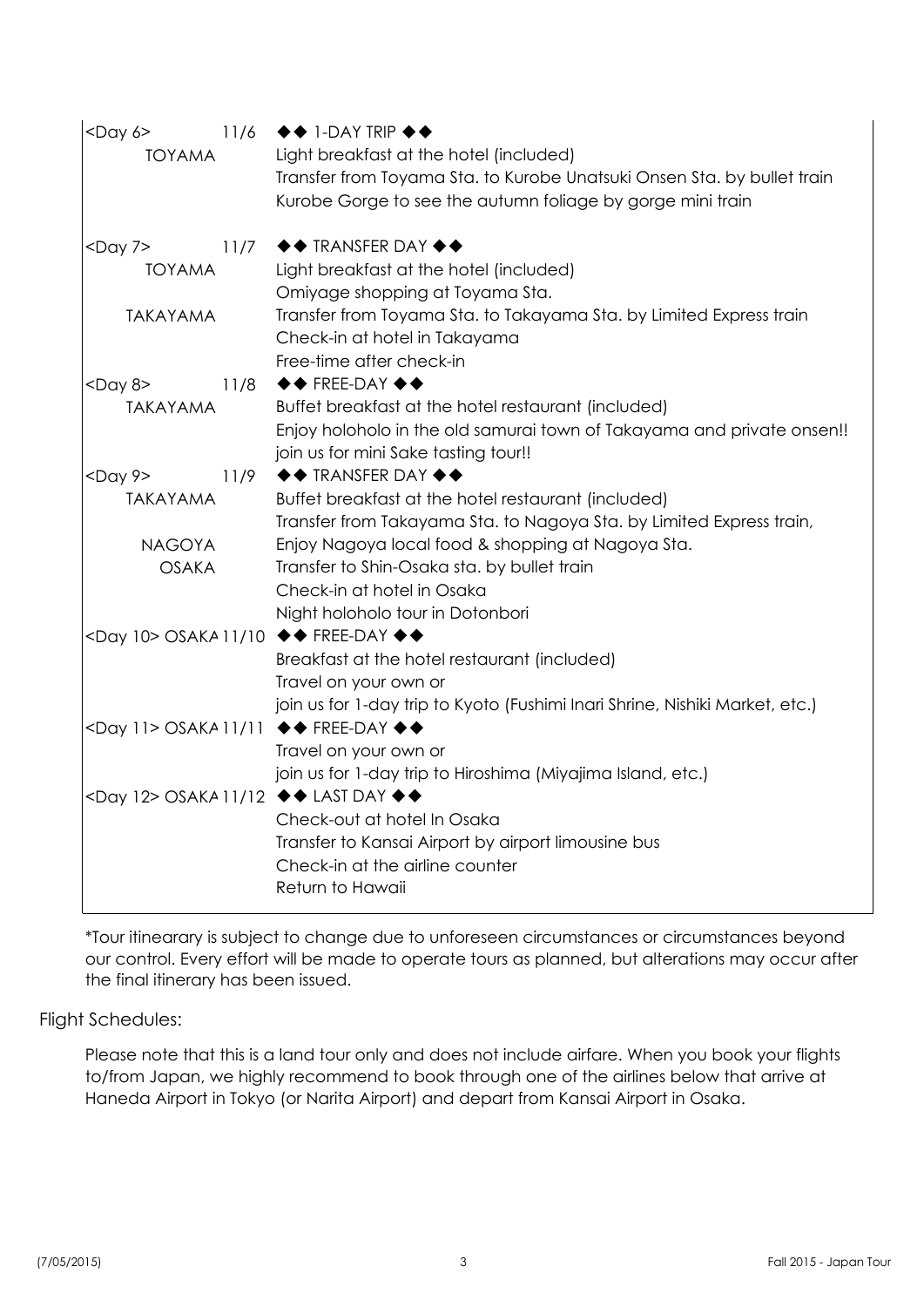\*Hawaiian Airlines

- Departing Flight:

- Returning Flight:

- Departing Flight:

- Returning Flight:

#### **[ HA457 ] - Sunday, November 1, 2015, 5:40 PM**

from Honolulu (HNL) to Haneda Airport in Tokyo Japan (HND) **[ HA450 ] - Thursday, November 12, 2015, 9:15 PM** from Kansai Airport in Osaka, Japan (KIX) to Honolulu (HNL)

#### \*Japan Airlines

#### **[ JAL89 ] - Sunday, November 1, 2015, 5:35 PM**

from Honolulu (HNL) to Haneda Airport in Tokyo Japan (HND) **[ JAL792 ] - Thursday, November 12, 2015, 10:10 PM**

from Kansai Airport in Osaka, Japan (KIX) to Honolulu (HNL)

\*Also, Delta Airlines offers flights from Honolulu to Narita Airport in Tokyo and from Kansai Airport in Osaka to Honolulu. However, if you arrive at Narita Airport, you will need to take an airport limousine bus to go to Haneda Airport once and change to another bus to go to your Tokyo hotel. Narita Airport is located much further from your Tokyo hotel than Haneda Airport.

\*Please book your flights after receiving a confirmation of the guaranteed tour departure from us. We will notify you by September 31, 2015 or when the minimum tour participant requirement of 10 PAX is met.

\*If you plan to fly on airlines that arrive at Narita Airport or another airport, please notify us in advance so that we can provide you with an instruction to meet the tour group or direction to our hotel in Japan.

#### Tour Registration:

To register for the tour, please fill out a tour registration form (or go online at **http://www.maikaiohanatours.com**) and mail it with a non-refundable deposit fee of \$100 per participant to:

> Attn: Yosh Sato, Japan Tour Sales MAIKAI OHANA TOURS 260 Kamehameha Avenue, Suite 209 Hilo, HI 96720

#### Final Tour Payment(s):

The balance payment (tour price + tax - \$100 deposit) will be due by **August 31, 2015** if the tour departure is guaranteed before that date or otherwise by September 31, 2015. We will notify you of the balance payment. A personal check, cash or credit cards (by Paypal or at our office) are

#### Cancellation Policy:

If you need to cancel your tour reservation, you must advise us in writing (by letter signed by the person who has made the reservation or e-mail). Please note that any cancellation request by phone will not be accepted. We will then confirm your cancellation and notify you of any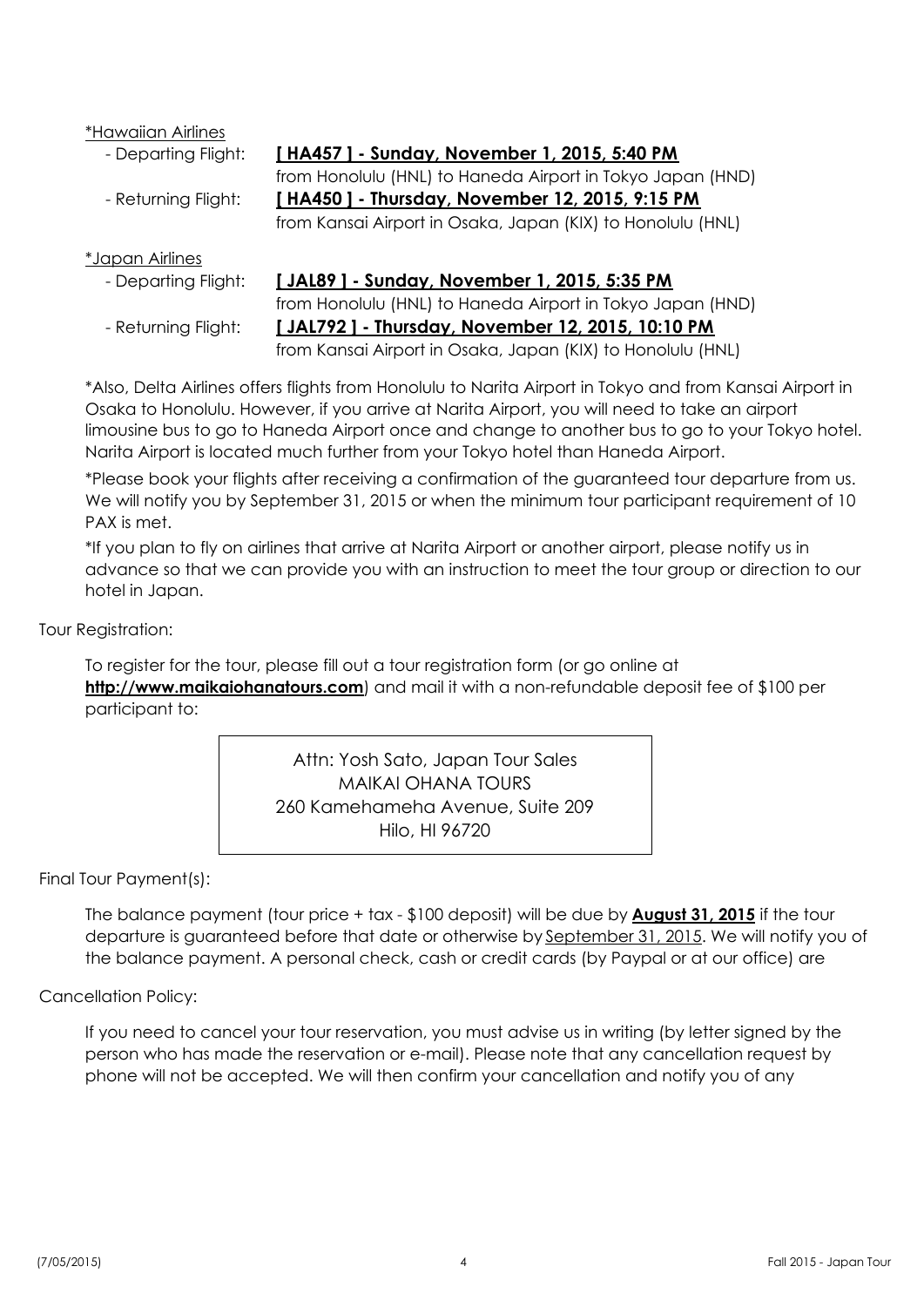If you cancel your reservation, one of the following cancellation fees applies:

> anytime prior to the departure date (Today - 11/1/2015):

No Cancellation fee 50% of total tour price 100% of total tour price (\$100 deposit fee only)

> 31 to 17 days prior to the departure date (10/1 - 10/15/2015):

> 16 to 0 days prior to the departure date (10/16 - 11/1/2015):

\*Deposit will be refunded to you if the tour is cancelled by us or due to the minimum participant requirement.

Terms and Conditions:

1. You must have a valid US passport to travel to Japan.

2. Participants with Non-US passport may require to obtain visa from the Consulate General of Japan in Honolulu before the tour departure. Please contact at 808.543.3111.

3. You must be in good health condition and able to walk long-distance (at least 0.5-mile a day).

4. Daily tour schedule is subject to change due to weather conditions or other unforeseen circumstances.

5. Due to limited storage space on public transportation systems, it is recommended to carry 1 carry-on and 1 bag or backpack per person.

6. Travel insurance is strongly recommended to purchase for your protection.

7. Your hotels will be determined and notified to you at least 2 weeks before the tour departure date. Japanese hotel rooms are smaller in general than U.S. ones. Your hotels will be budget/economy-class/business-type (twin-bed room for double occupancy and single-bed room for single occupancy with non-smoking or smoking). Triple-bed room may be available depending on hotels.

8. Credit cards are widely accepted to make your payments in Japan. However, it is recommended to exchange and carry some amount of cash to be expensed for your own needs. Local stores, shops (100 yen shops, etc.) and restaurants may not accept credit cards.

9. A minimum of 10 tour participants is required to guarantee the departure of the tour.



*Japan Tour Sales* **MAIKAI OHANA TOURS** 260 Kamehameha Avenue, Hilo Bay Building Suite 209 Hilo, Hawaii 96720, USA Phone (808) 969-1030 FAX (808) 969-2023 http://www.maikaiohana.com/EN e-mail: jtour@maikaiohana.com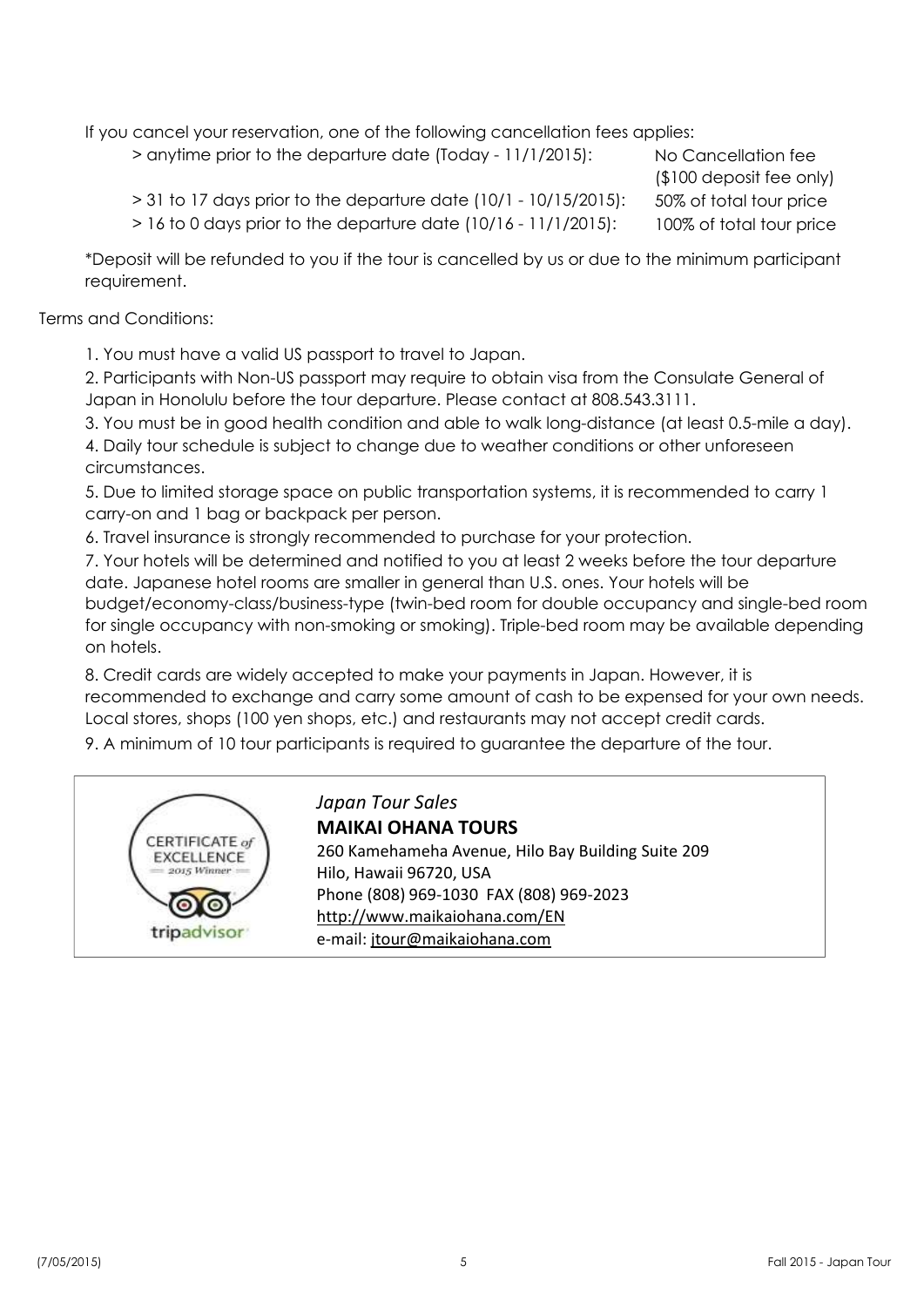#### <Map of Japan>



\*Places to visit in Japan: \*What to see & look for locally:

| 1) TOKYO:     | Sushi@Tsukiji Fish Market, Shinjuku gyoen (Japanese garden), Meiji<br>Shrine, Asakusa, Harajuku, Shibuya Crossing, Tokyo Skytree (the<br>tallest tower in Japan) Tokyo National Museum, Ueno Zoo and<br>more |
|---------------|--------------------------------------------------------------------------------------------------------------------------------------------------------------------------------------------------------------|
| 2) KANAZAWA:  | Fall leaves@Kenroku-en Japanese Garden, Ohmicho market,<br>Higashi chaya, Ninja school, Kanazawa sushi (nodoguro snapper,<br>gasu shrimp), seafood (crabs)                                                   |
| 3) TOYAMA:    | Fall leaves@Kurobe Gorge, Toyama sushi (buri rainbow runner,<br>snapper, shite shrimp), Toyama Ramen, Toyama rice                                                                                            |
| 4) TAKAYAMA:  | Sammachi town, Hida beef, local sake & beer, Takayama ramen<br>& soba, local mochi, Tsukemono pickles, Takayama rice, Genkotsu<br>kinako candy                                                               |
| 5) NAGOYA:    | Underground shopping streets, Hitsumabushi eels, Miso katsu, Miso<br>udon noodle, Azuki toast, ankake spaghetti, Uiro yokan                                                                                  |
| 6) OSAKA:     | Dotonbori streets, Okonomiyaki, Tako yakai, Buta man manapua,<br>Udon noodle, Mitarashi dango mochi, Osaka castle, Universal<br>Studio Japan                                                                 |
| 7) KYOTO:     | Fall leaves@Fushimi Inari Shrine, Golden Pavilion temple, Kiyomizu<br>temple, Nishiki market, Match green tea, mochi, Kimono, Gion                                                                           |
| 8) HIROSHIMA: | Miyajima island, Kaki oyster, Hiroshima yaki, oyster shoyu & nori                                                                                                                                            |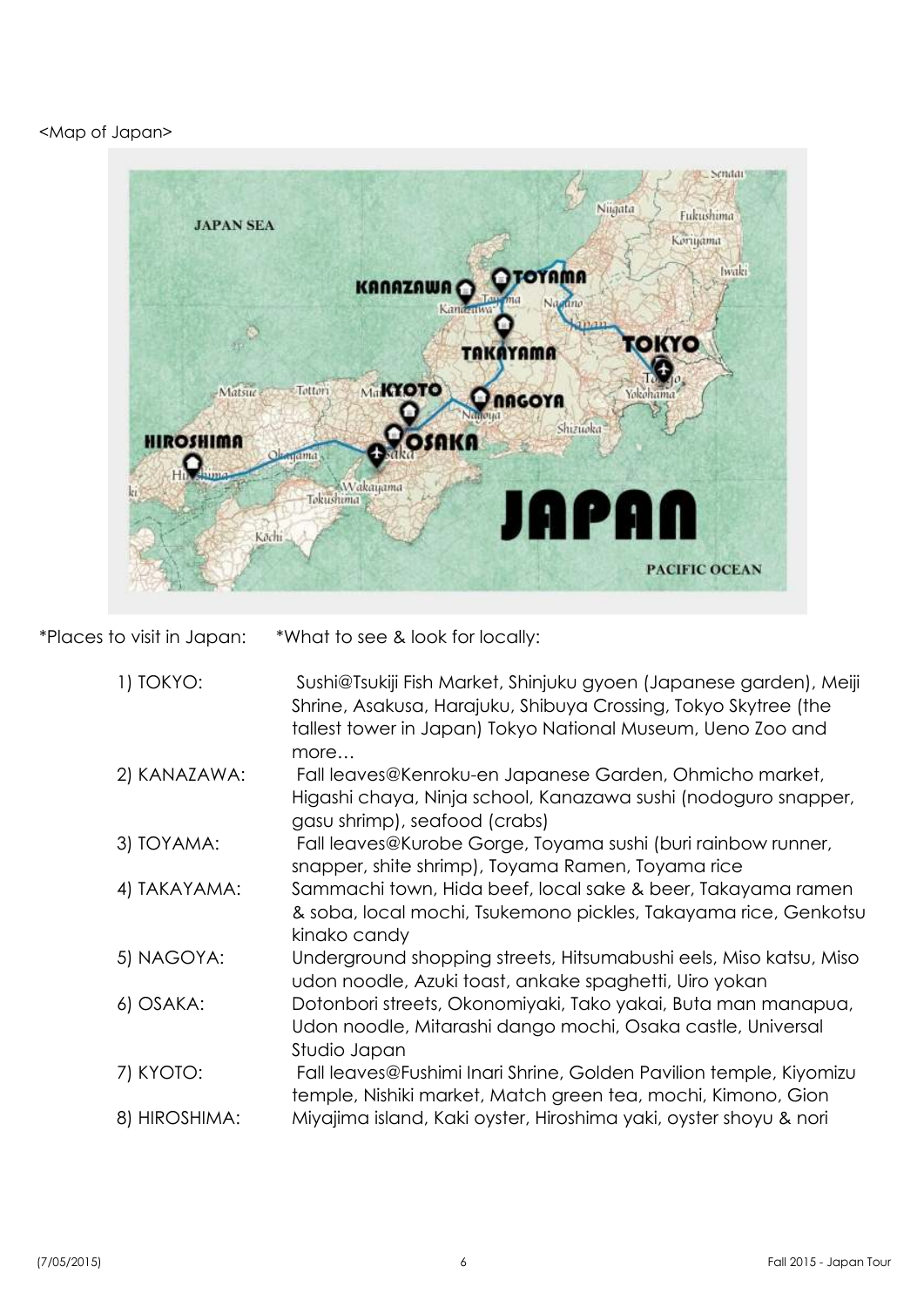## **TOUR REGISTRATION FORM**

To register for the tour and reserve your seat(s), please fill out this Tour Registration Form completely and submit it with a \$100 deposit per person. We will confirm your tour registration once it is processed.

1) Tour Name: "**Let's Enjoy Autumn Foliage and Local Food & Sake! (Japan Tour #004)"**

2) Tour Dates: **November 1, 2015 to November 12, 2015 (11/01/2015 - 11/12/2015)**

3) Tour Occupancy & Total Number of Participants:

|        | Single | Double | Triple | Child | <b>Total</b> |
|--------|--------|--------|--------|-------|--------------|
| # of P |        |        |        |       |              |

4) Tour Participant Information:

<1> Tour Participant #1:

| Last                   | First       |         | Middle           |        | Gender                 |
|------------------------|-------------|---------|------------------|--------|------------------------|
|                        |             |         |                  |        | M / F                  |
| DOB (MM/DD/YYYY)       | Nationality |         | *Passport Number |        | Exp. Date (MM/DD/YYYY) |
|                        | US          |         |                  |        |                        |
| <b>Mailing Address</b> |             | Phone # |                  | Cell # |                        |
|                        |             |         |                  |        |                        |
|                        |             | E-mail  |                  |        | <b>*Line ID</b>        |
|                        |             |         | $^\copyright$    |        |                        |

\*If you have just applied for your passport, please notify us of your passport information when received. \*Please use the last page to add information about participant #2 or more

**\*Please set up your Line account on your smart phone to get connected to the tour group and your family. We will be using the Line to communicate with you and each other in Japan.**

5) Tour Payment Method (check one):



I will pay the tour deposit by

□ Cash - □ Personal Check - □ Credit Card

I will pay the balance due by

□ Cash - □ Personal Check - □ Credit Card

If you are paying your tour deposit of \$100 per person or balance by a personal check or money order, please make it payable to Maikai Ohana Tours and mail it to Maikai Ohana Tours, Japan Sales Dept., 260 Kamehameha Ave., Ste. 209, Hilo, HI 96720.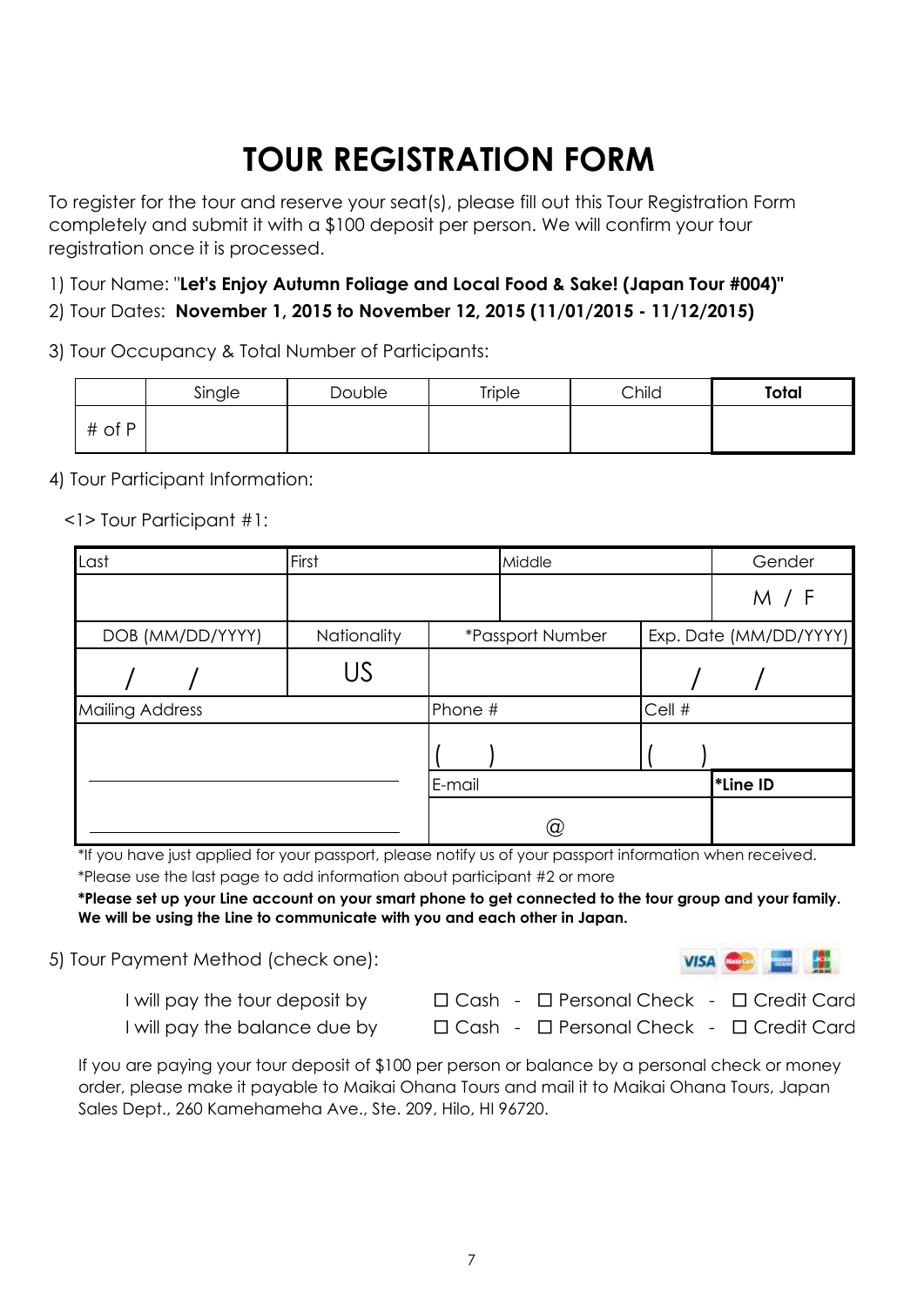#### 6) Emergency Contact:

| <b>Contact Name:</b>  |   | Relationship: |  |
|-----------------------|---|---------------|--|
| Phone (cell) $\#$ : ( |   | Line ID:      |  |
| E-mail:               | ά |               |  |

7) Other Information:

Please list any medical conditions, food allergies or other assistance required:

Special request (if any):

8) Questioners (optional):

<1> What has made you decide to participate in this Japan tour?

<2> How many times have you visited Japan before?

<3> What are you most interested in this Japan tour?

<4> Is there anything (e.g. Omiyage) you want to buy or anywhere you want to visit in Japan?

<5> What would you like to eat in Japan? Do you drink alcohol?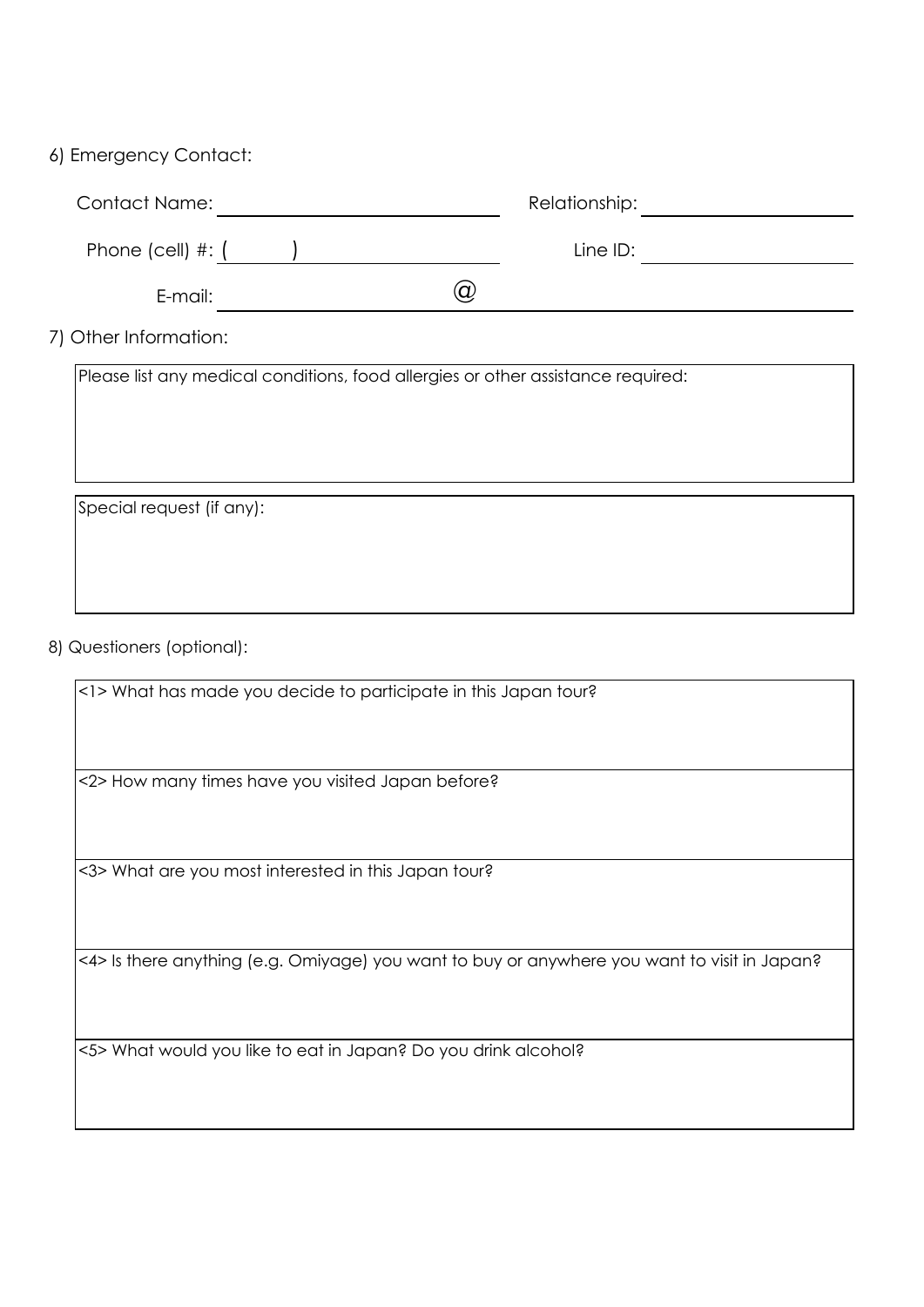#### Responsibility

Maikai Ohana Tours (d.b.a of Aikane InterPacific Corporation) acts only as an agent for the owners and contractors providing means of transportation or other services where offered or provided. The issuance and acceptance of such tickets and/or vouchers shall be deemed to consent the further conditions that Maikai Ohana Tours shall not or become liable or responsible in any way in connection with such means of transportation or other services, or for any loss, injury or damage to or in respect of any person or property however arising, nor be responsible for damages arising from the default of a tour operator/carrier, lost/damaged luggage, trip cancellation, bad weather, natural disaster or other acts of God. We reserve the right to alter the tour schedule and itinerary given in this brochure and our website. We reserve the right to accept and retain or decline any person(s) as a member of any tour. All tours are based on 10 paying passengers. We reserve the right to cancel any tour 30 days or more prior to departure. All deposits will be refunded to you.

#### Acknowledgement

I or We, the undersigned, have read carefully and understand the terms and conditions pertaining to the above stated tour and agree these conditions. All information will remain confidential.

| Signature: |  |  |  |
|------------|--|--|--|
|            |  |  |  |
| Name:      |  |  |  |



#### **MAIKAI OHANA TOURS Japan Tour Sales** 260 Kamehameha Avenue, Suite 209 Hilo, Hawaii 96720 Ph. 808.969.1030 - FAX 808.969.2023 www.maikaiohana.com/EN E-mail: jtour@maikaiohana.com Please contact *Yosh Sato* for more information.